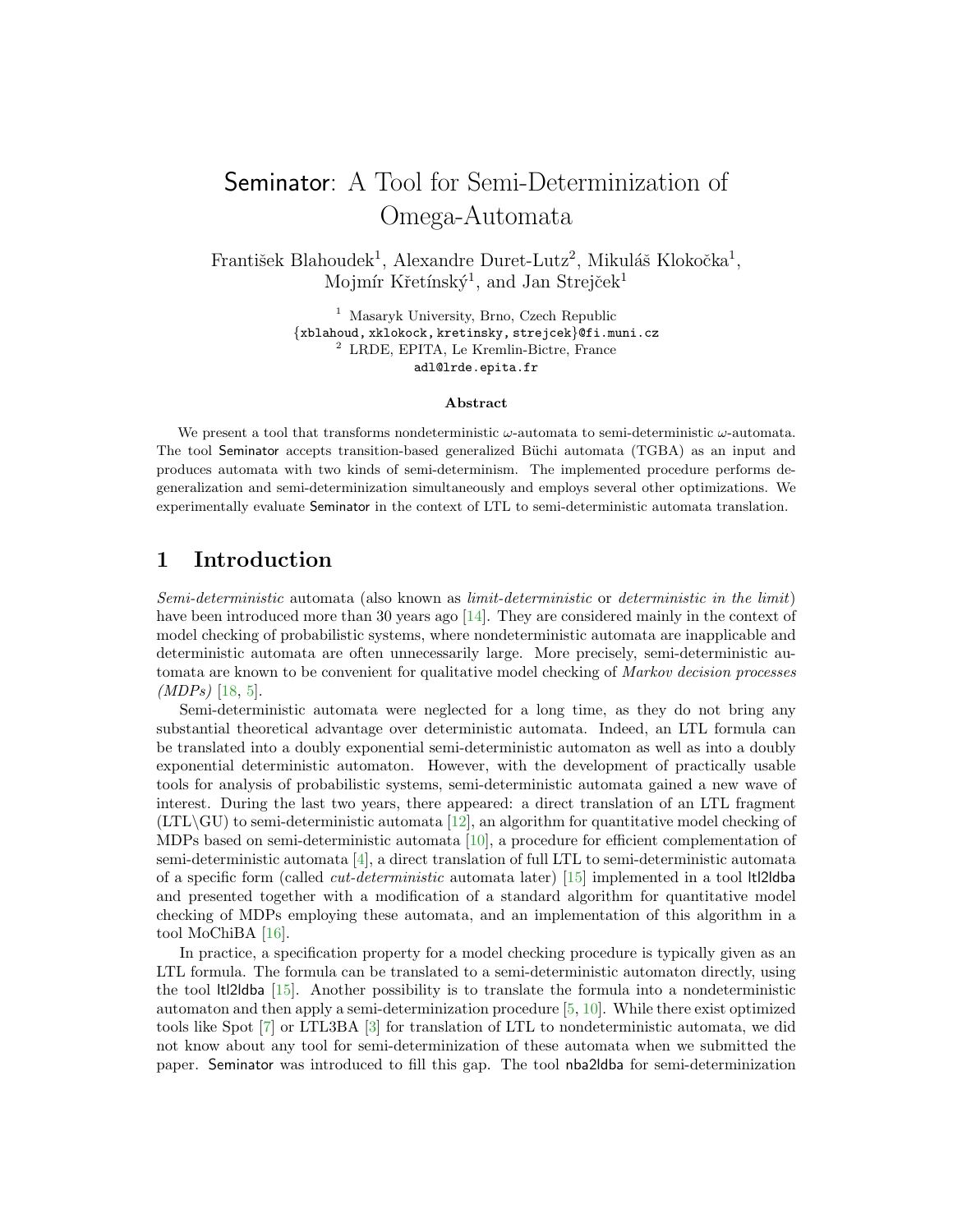

<span id="page-1-1"></span>Figure 1: Structure of a semi-deterministic automaton. The green cloud is deterministic and contains all accepting transitions and states that are reachable from them. In a cut-deterministic automaton, the blue cloud is deterministic too.

of Büchi automata appeared recently. Experimental results presented in this paper show that Seminator performs better.

Seminator implements semi-determinization procedures similar to the one presented by Hahn et al. [\[10\]](#page-10-1). The procedures take a transition-based generalized Büchi automaton (TGBA) as an input. Note that the two LTL-to-nondeterministic automata translators mentioned above (Spot and LTL3BA) can produce TGBAs and these automata are usually smaller than equivalent Büchi automata  $(BA)$ . A TGBA can be degeneralized into a BA and then semi-determinized by the standard procedure [\[5\]](#page-10-0), but doing both steps at once often results in a smaller automaton.

Seminator can produce two kinds of semi-deterministic automata. First, automata where all the states reachable from accepting states (or behind accepting transitions in the case of transition-based acceptance) are deterministic. These semi-deterministic automata are suitable for qualitative model checking of MDPs. Second, *cut-deterministic* automata where nondeterminism is even more restricted. Section [2](#page-1-0) defines these two types of automata. The implemented semi-determinization and cut-determinization procedures are given in Section [3.](#page-2-0) Section [4](#page-3-0) de-scribes the tool and Section [5](#page-4-0) presents an experimental comparison of Seminator and ltl2ldba.

## <span id="page-1-0"></span>2 Semi-Deterministic Automata

A transition-based generalized Büchi automaton (TGBA) is a tuple  $\mathcal{A} = (Q, \Sigma, \delta, q_I, \mathcal{F})$ , where Q is a finite set of states,  $\Sigma$  is a finite alphabet,  $\delta \subseteq Q \times \Sigma \times Q$  is a transition relation,  $q_I \in Q$ is the initial state, and  $\mathcal{F} = \{F_1, \ldots, F_n\}$  with  $F_1, \ldots, F_n \subseteq \delta$  are sets of accepting transitions. A TGBA with a single set of accepting transitions is sometimes called TBA.

A run  $\rho$  of a TGBA A over a word  $w = w_0w_1w_2... \in \Sigma^\omega$  is an infinite sequence of adjoining transitions  $\rho = (q_0, w_0, q_1)(q_1, w_1, q_2) \dots \in \delta^{\omega}$  where  $q_0 = q_I$ . A run  $\rho$  is accepting if, for each accepting set  $F_i \in \mathcal{F}$ , it contains infinitely many transitions from  $F_i$ . A word w is accepted if there is an accepting run over w. The language of a TGBA  $\mathcal A$  is the set  $L(\mathcal A)$  of all words accepted by A.

As illustrated by Figure [1,](#page-1-1) a TGBA  $\mathcal{A} = (Q, \Sigma, \delta, q_I, \mathcal{F})$  is semi-deterministic if Q is a union of two disjoint sets  $Q_N$  and  $Q_D$  such that

- there is no transition from  $Q_D$  to  $Q_N$ , i.e.,  $\delta \cap (Q_D \times \Sigma \times Q_N) = \emptyset$ ,
- states in  $Q_D$  are deterministic, i.e., for each  $p \in Q_D$  and  $a \in \Sigma$  there exists at most one  $q \in Q$  satisfying  $(p, a, q) \in \delta$ , and
- accepting transitions are between states of  $Q_D$ , i.e.,  $F_i \subseteq Q_D \times \Sigma \times Q_D$  holds for each  $F_i \in \mathcal{F}.$

A TGBA is called cut-deterministic if it is semi-deterministic and moreover it holds that the states in  $Q_N$  are also deterministic when considering only the transitions leading to states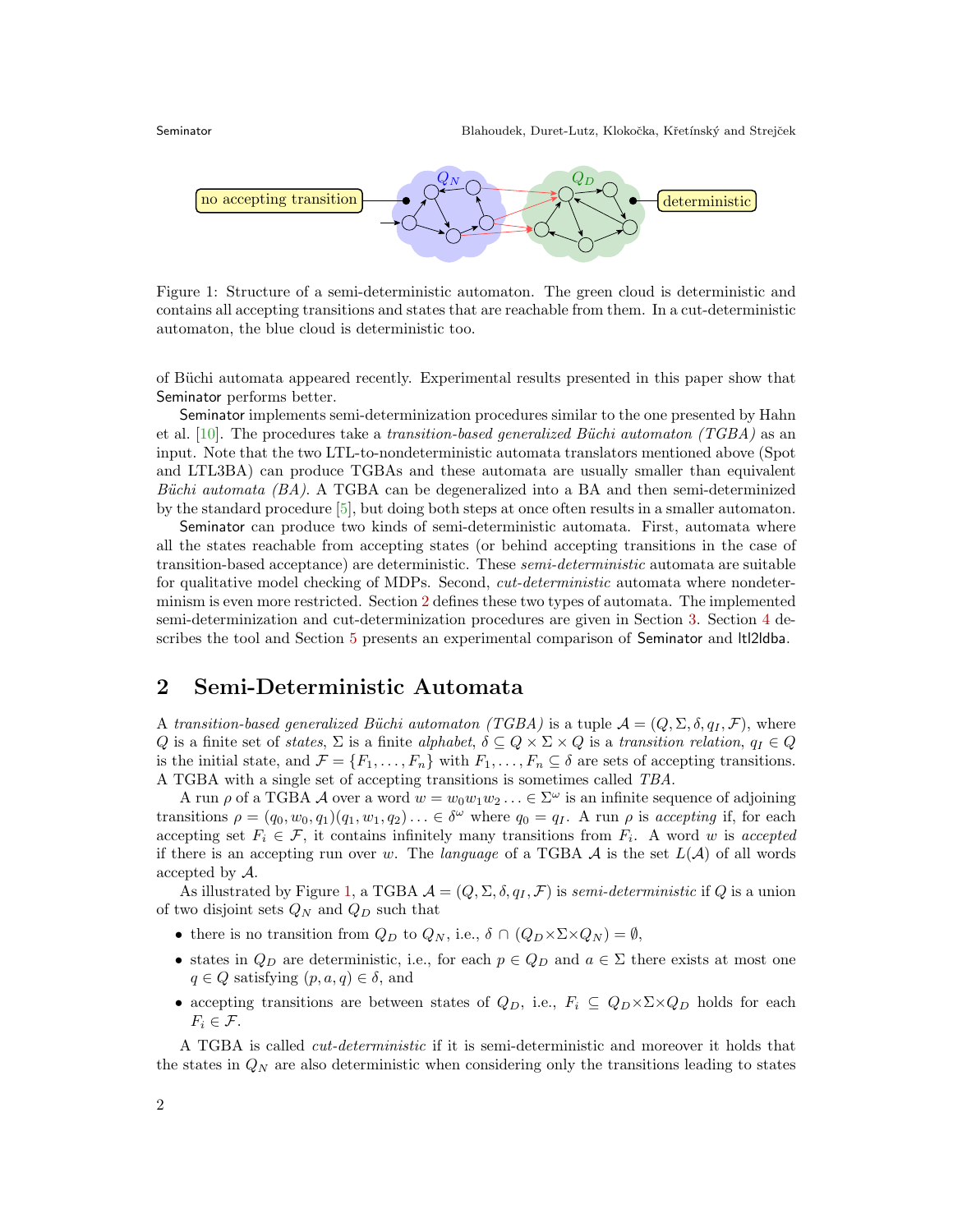of  $Q_N$ , i.e., for each  $p \in Q_N$  and  $a \in \Sigma$  there exists at most one  $q \in Q_N$  satisfying  $(p, a, q) \in \delta$ . Intuitively, nondeterminism in a cut-deterministic automaton can be induced only by transitions from  $Q_N$  to  $Q_D$ . Note that the term *cut-determinism* is just introduced here (unused before) and we propose it to disambiguate the overloaded term semi-determinism [\[19,](#page-11-5) [10,](#page-10-1) [4\]](#page-10-2). It is inspired by the graph-theoretic notion of cut (the red transitions of Figure [1\)](#page-1-1).

Finally, an automaton is called *deterministic* if all its states are deterministic. Clearly, every deterministic automaton is also cut-deterministic and every cut-deterministic automaton is also semi-deterministic. The opposite relations do not hold.

## <span id="page-2-0"></span>3 Semi-Determinization and Cut-Determinization

We first present a procedure that transforms a TGBA into a semi-deterministic TBA. Then we modify the procedure to produce a cut-deterministic TBA. Finally, we discuss correctness of the procedures.

### 3.1 Semi-Determinization

Let  $\mathcal{A} = (Q, \Sigma, \delta, q_I, \mathcal{F})$  be a TGBA where  $\mathcal{F} = \{F_1, \ldots, F_n\}$  for some  $n > 0$ . Then an equivalent semi-deterministic TBA  $\mathcal{B} = (Q', \Sigma, \delta', q_I, \{F'\})$  can be constructed as follows.

- We set  $Q' = Q \cup D$ , where  $D = 2^Q \times \{0, \ldots, n-1\} \times 2^Q$ . States  $(M, i, N) \in D$  form the deterministic part of automaton  $\mathcal{B}$ . The set M tracks runs of  $\mathcal{A}$  using the standard subset construction. The *level*  $i$  has a similar meaning as in a standard degeneralization procedure: it records that each state in M can be reached by a run that passed through sets  $F_1, \ldots, F_i$  since the last accepting transition of B was taken. Finally, the set  $N \subseteq M$ tracks the runs that also passed the acceptance set  $F_{i+1}$ .
- The transition relation  $\delta'$  contains three kinds of transitions:
	- (1) All transitions of  $\delta$  are also in  $\delta'$ .
	- (2) For every transition  $(p, a, q) \in F_1$ , we add a transition leading from p to the state in the deterministic part of B that corresponds to q and with the level after passing  $F_1$ . Formally, we add the transition  $(p, a, (\lbrace q \rbrace, 1 \mod n, \emptyset)) \in \delta'.$
	- (3) We construct deterministic transitions between the states of D. For each  $(M, i, N) \in D$ and  $a \in \Sigma$ , we compute the set  $M' = \bigcup_{p \in M} \{q \mid (p, a, q) \in \delta\}$  of all successors of the states in M under a. If M' is not empty, the transition  $((M, i, N), a, (M', i', N'))$  is added to  $\delta'$ , where i' and N' are constructed as follows. We first compute the set N'' of all successors of the states in  $N$  under  $a$  and we add there also all successors of the states of M reached by a-transitions in  $F_{i+1}$ . Formally,

$$
N'' = \bigcup_{p \in N} \{q \mid (p, a, q) \in \delta\} \cup \bigcup_{p \in M} \{q \mid (p, a, q) \in F_{i+1}\}.
$$

If  $N'' = M'$ , then each tracked state can be reached by a run that already passed  $F_{i+1}$ and we move to the next level, i.e.,  $i' = (i + 1) \mod n$  and  $N' = \bigcup_{p \in M} \{q \mid (p, a, q) \in$  $F_{i'+1}$ . Otherwise, we set  $N' = N''$  and  $i' = i$ .

• The set  $F'$  of accepting transitions consists of the transitions between states of  $D$  where  $N'' = M'$  and  $i' = 0$ . Such a transition is taken if all tracked states can be reached by runs of A that passed all accepting sets  $F_1, \ldots, F_n$ .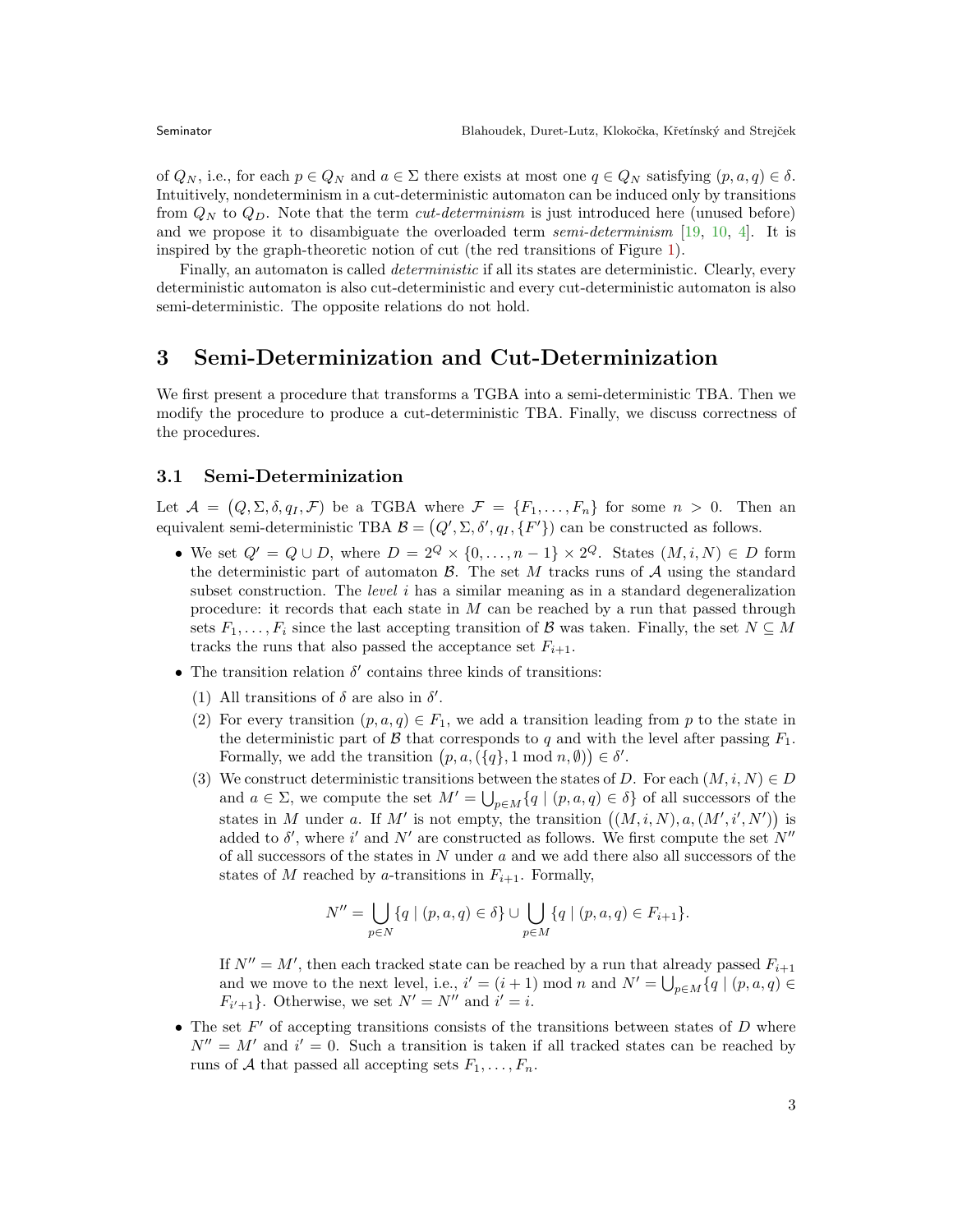### 3.2 Cut-Determinization

A cut-deterministic TBA  $\beta$  equivalent to a TGBA  $\mathcal A$  can be obtained by the procedure given above supplemented with a subset construction to determinize the first part of the automaton. Formally, we build  $\mathcal{B} = (Q', \Sigma, \delta', \{q_I\}, \{F'\})$ , where all symbols have the same meaning as before except the following.

- $Q' = 2^Q \cup D$  and D is defined as before.
- The construction of parts (1) and (2) of  $\delta'$  is modified, while the part (3) remains unchanged.
	- (1) For each  $M \in 2^Q$  and  $a \in \Sigma$ , we compute the set  $M' = \bigcup_{p \in M} \{q \mid (p, a, q) \in \delta\}$ . If  $M'$ is not empty, we add the transition  $(M, a, M') \in \delta'$ .
	- (2) We construct a transition entering D from a state M if there is a transition in  $F_1$ leading from some state of M. Formally, for every transition  $(p, a, q) \in F_1$  and for every M containing p, we add the transition  $(M, a, (\lbrace q \rbrace, 1 \mod n, \emptyset)) \in \delta'.$

### 3.3 Correctness

One can readily confirm that the automata constructed by the described procedures are indeed semi-deterministic and cut-deterministic, respectively.

The proof of language equivalence of an input automaton  $A$  and the constructed automaton  $\beta$  is more complex. While it should be relatively easy to see that every accepting run of  $\beta$ subsumes some accepting run of A and thus  $L(\mathcal{B}) \subseteq L(\mathcal{A})$ , the opposite language inclusion is non-trivial. Formal proofs of correctness would be very similar to these by Hahn et al. [\[10\]](#page-10-1) as our semi-determinization procedures differ only in details.

## <span id="page-3-0"></span>4 Seminator

Seminator implements the algorithms described in Section [3](#page-2-0) with some additional optimizations that are described in Section [4.1.](#page-4-1) The tool takes a TGBA on input and returns an equivalent semi-deterministic or cut-deterministic automaton as output. The tool is implemented in C++ using the Spot library  $[7]$  and is distributed under the GNU GPL v3 license. It relies on Hanoi Omega-Automata (HOA) format  $[2]$  for reading and writing automata. The source code, installation, and usage instructions can be found on the tool's web page which is listed in Table [1.](#page-5-0)

There are two choices for the Seminator users regarding the type of automata on output.

- 1. Seminator outputs semi-deterministic automata by default. A cut-deterministic automaton can be requested by the option --cd.
- 2. TGBA are produced by default, transition-based Büchi automata can be requested by  $-$ tba and state-based Büchi automata by  $-$ ba if needed. In fact, a TGBA is returned only if Seminator does not perform the full semi-determinization (see Section [4.1](#page-4-1) for more details).

We have two possible ways how to use our algorithms for transformation of a TGBA into an equivalent automaton of requested type. Besides running them directly on the TGBA, one can first transform the TGBA into an equivalent BA and run the algorithm on the BA. The latter approach is basically equivalent to the semi-determinization procedure described by Courcoubetis and Yannakakis [\[5\]](#page-10-0). This behavior can be requested by the option --cy.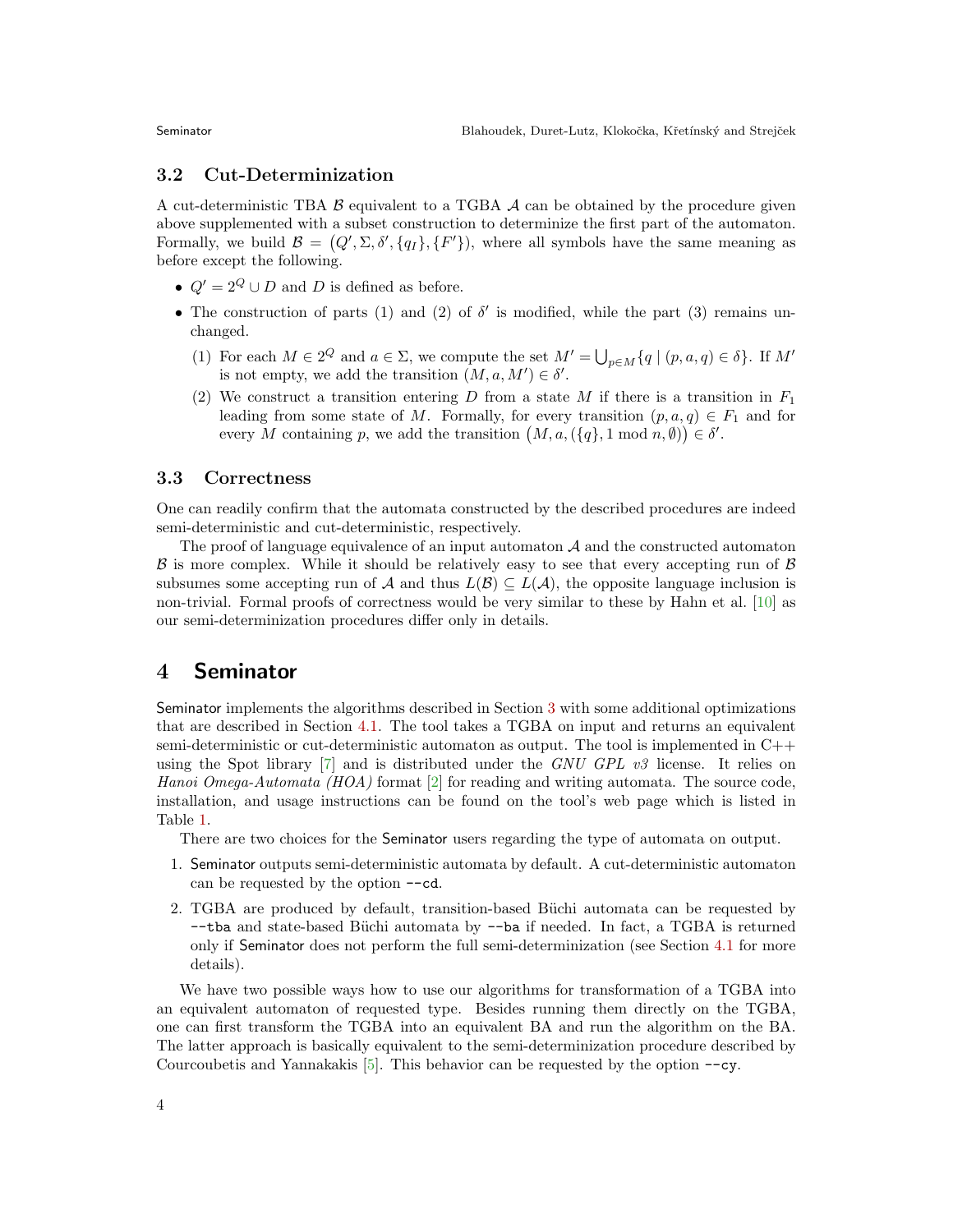The size of the produced automata can be often further improved by the automata reduction techniques that are implemented in Spot. They all preserve semi-determinism of TGBAs. However, the reverse simulation technique [\[1\]](#page-10-6) does not preserve cut-determinism and thus it is not applied if cut-deterministic automaton is requested. The automata reduction techniques can be disabled by the option -s0.

#### <span id="page-4-1"></span>4.1 Optimizations

Seminator applies few straightforward optimizations that can result in smaller automata on output. Clearly we do not need to modify the input automaton if it already complies with the requested type. In such cases, only simplifications offered by Spot are applied. Moreover, before testing the input automaton for semi- or cut-determinism we apply the following languagepreserving modification of the automaton: We remove from accepting sets  $F_1, \ldots, F_n$  each transition that is not inside any accepting strongly connected component, where a component is accepting if it contains at least one transition of each accepting set  $F_i$ . This modification itself can transform an automaton which is not semi-deterministic into a semi-deterministic one (the same holds for cut-determinism) and even if it is not the case, it can reduce the size of resulting automaton as smaller part of the original automaton has to be determinized.

The full cut-determinization can be avoided even in cases when a cut-deterministic automaton is requested and the input automaton is semi-deterministic but not cut-deterministic. In such case, we first compute a division of Q into  $Q_N$  and  $Q_D$  that complies with the definition of semi-determinism such that the deterministic part is as large as possible. There are no accepting transitions in the first part, thus we can apply the classical subset construction to states and transitions of  $Q_N$ . This will result in two separate deterministic components. Now we only have to add transitions from  $Q_N$  to  $Q_D$  to preserve the language properly. To be more precise, if there was a transition  $(q, a, p)$  from  $Q_N$  to  $Q_D$  in the original automaton, we add a transition  $(M, a, p)$  in the new automaton for each M that contains q. Note that semi-determinization and cut-determinization always produce a TBA. Seminator can produce a TGBA with two or more accepting sets only when these constructions are avoided due to the above optimizations.

An early version of Seminator sometimes produced a smaller automaton when executed with --cy option, i.e., when an input automaton is first degeneralized into a BA. This is because Seminator calls the highly optimized degeneralization procedure implemented in Spot [\[1\]](#page-10-6), which is not the case when degeneralization is performed simultaneously with the semi-determinization or cut-determinization described in Section [3.](#page-2-0) We have modified Seminator to use the following three modes of dealing with degeneralization, compare the resulting automata sizes and return the smallest automaton out of the three.

- 1. Convert directly the input TGBA.
- 2. Create an equivalent TBA and then perform the conversion.
- 3. Degeneralize into a BA and then perform the conversion.

## <span id="page-4-0"></span>5 Experimental Evaluation

In this section we evaluate Seminator and compare it to existing work. To our best knowledge, only two other tools can produce semi-deterministic or cut-deterministic automata and are thus relevant for comparison with Seminator. The tool nba2ldba converts BA into semi-deterministic BA and ltl2ldba translates LTL formulae directly to semi-deterministic or cut-deterministic TGBA [\[15\]](#page-11-3). Both tools are now distributed as parts of the Owl library (see Table [1\)](#page-5-0).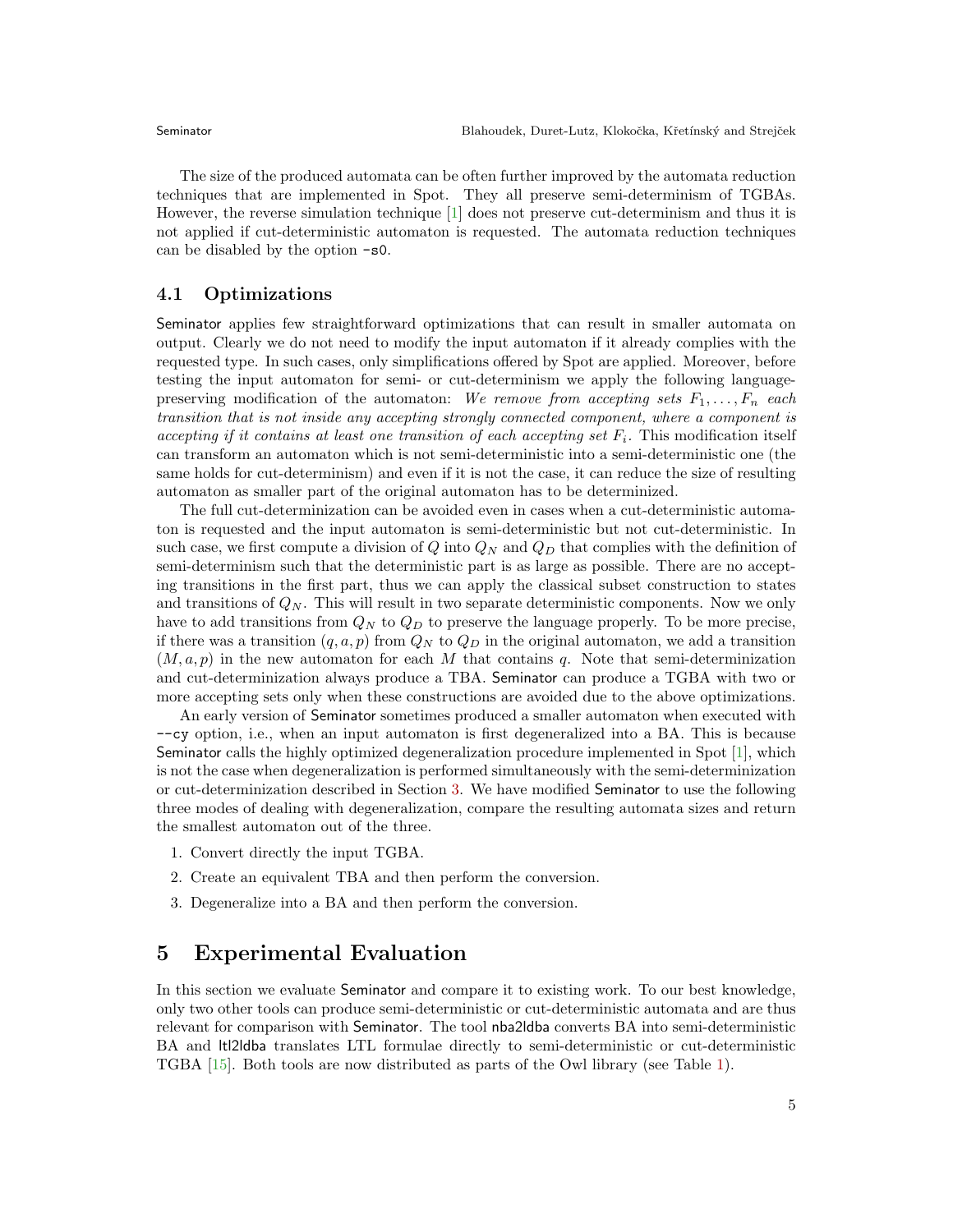<span id="page-5-0"></span>Table 1: Tools used in the experimental evaluation.

| tools              | version | webpage                                       |
|--------------------|---------|-----------------------------------------------|
| Seminator          | 1.1.0   | https://github.com/mklokocka/seminator/       |
| Itl2ldba, nba2ldba | 1.0.0   | https://www7.in.tum.de/~sickert/projects/owl/ |
| Itl2tgba, autfilt  | 2.3.2   | https://spot.lrde.epita.fr/                   |



<span id="page-5-1"></span>Figure 2: Preparation of the formulae from the literature, and classification according to the four types of automata produced by ltl2tgba -D.

### 5.1 Experimental Setup and Results

Because ltl2ldba needs an LTL formula on input, our evaluation starts with LTL formulae and translates them by Spot's ltl2tgba -D to automata expected on input of other tools. Option -D expresses a preference towards more deterministic output, but does not guarantee it.

We use two benchmark sets of LTL formulae. The first set consists of formulae collected from literature [\[8,](#page-10-7) [13,](#page-11-6) [9,](#page-10-8) [17,](#page-11-7) [11\]](#page-11-8). For each formula from the sources we added its negation into our set. We further simplified all the formulae by  $\text{lt}$  ltifilt  $[6]$ , removed duplicates and formulae equivalent to true or false. The resulting benchmark set contains 222 formulae. Figure [2](#page-5-1) shows that it is very often the case that  $ltl12tgba -D$  produces a deterministic TGBA ( $\bullet$ ), or a nondeterministic TGBA that is already cut-deterministic  $($ ). Depending on its configuration, Seminator only has to perform some work on automata that are not cut-deterministic  $(\blacksquare$  and  $\bullet$ ) or on automata that are not semi-deterministic  $(\bullet)$ .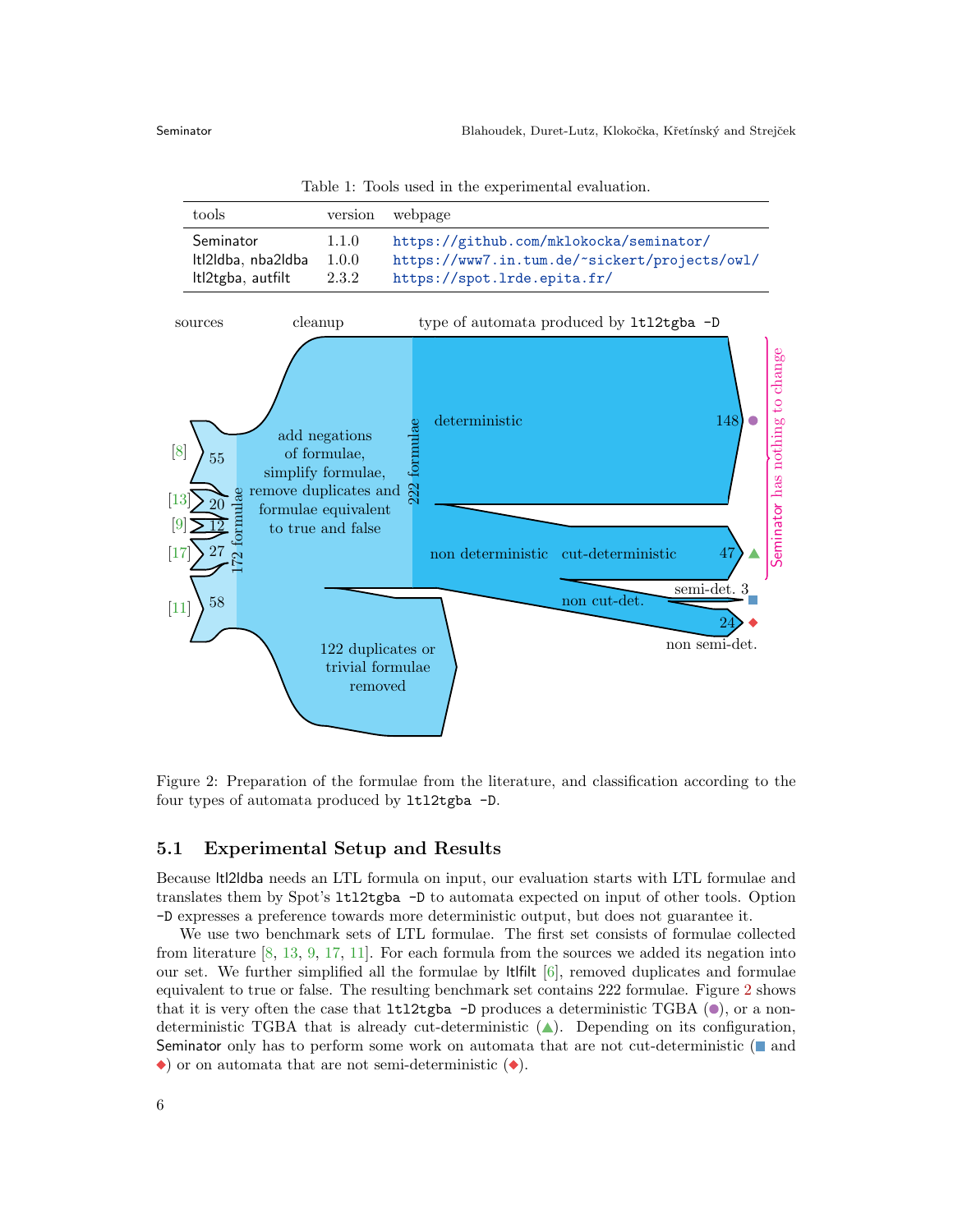<span id="page-6-1"></span>

|           |                        | approach reductions command line                 |
|-----------|------------------------|--------------------------------------------------|
| Seminator | no                     | 1t12tgba -D $\varphi$   seminator -s0            |
|           | yes                    | 1t12tgba -D $\varphi$   seminator                |
| CY.       | no                     | 1t12tgba -D $\varphi$   seminator --cy -s0       |
|           | yes                    | 1t12tgba -D $\varphi$   seminator --cy           |
| Itl2Idba  | $\mathbf{n}\mathbf{o}$ | 1t121dba -n $\varphi$                            |
|           | yes                    | 1t121dba -n $\varphi$   autfilt -D               |
| nba2ldba  | no                     | 1t12tgba -B -D $\varphi$   nba21dba              |
|           | <b>ves</b>             | 1t12tgba -B -D $\varphi$   nba21dba   autfilt -D |

Table 2: Tool configurations for generating a semi-deterministic automaton from formula  $\varphi$ .

<span id="page-6-0"></span>Table 3: Evaluation of the tools producing semi-deterministic automata, on random LTL formulae and LTL formulae from literature classified according the type of automata produced by ltl2tgba -D. Each cell presents the cummulative size (number of states) of semi-deterministic automata produced by the corresponding tool without ('no') or with ('yes') reductions for the corresponding set of  $n$  formulae.

| formulae   |                     | СY       |      | Itl2Idba |      | nba2ldba |      | Seminator |      |      |
|------------|---------------------|----------|------|----------|------|----------|------|-----------|------|------|
| origin     | type                | $\it{n}$ | no   | yes      | no   | yes      | no   | yes       | no   | yes  |
| random     | det<br>$\bullet$    | 100      | 426  | 426      | 664  | 442      | 530  | 426       | 413  | 413  |
|            | <sub>cd</sub><br>▲  | 100      | 510  | 510      | 715  | 535      | 816  | 510       | 467  | 467  |
|            | $\Box$ sd           | 100      | 720  | 720      | 1228 | 787      | 1085 | 720       | 704  | 704  |
|            | $\bullet$ nd        | 100      | 3408 | 1637     | 1666 | 873      | 3539 | 1788      | 3209 | 1500 |
| literature | $\bullet$ det       | 148      | 596  | 596      | 1263 | 851      | 816  | 596       | 555  | 555  |
|            | $\blacktriangle$ cd | 47       | 211  | 211      | 834  | 344      | 363  | 211       | 197  | 197  |
|            | $\Box$ sd           | 3        | 13   | 13       | 49   | 17       | 17   | 13        | 13   | 13   |
|            | $\bullet$ nd        | 23       | 687  | 418      | 616  | 326      | 777  | 459       | 608  | 400  |
| lit.       | $\bullet$ nd        | 1        | 148  |          | 49   | 49       | 164  |           | 115  |      |

Because there are few formulae on which Seminator actually has to work in the previous set, we use a second set of formulae generated randomly, but filtered so that each of the four types of 1t12tgba -D output ( $\bullet, \blacktriangle, \blacksquare, \blacktriangleright$ ) has exactly 100 formulae. The files with all formulae used in this evaluation can be found in the GitHub repository of Seminator.

Table [3](#page-6-0) compares the sizes (number of states) of semi-deterministic automata produced by Seminator and ltl2ldba, and nba2ldba in configurations given in Table [2.](#page-6-1) One trick used in Seminator is that it can perform degeneralization of the input TGBA simultaneously with semideterminization or cut-determinization. To see the impact of this, we also include Seminator with the option  $-\infty$  into our evaluation. This setting mimics the construction of Courcoubetis and Yannakakis [\[5\]](#page-10-0) applied after degeneralization and is referenced by the acronym CY in the evaluation.

Another particularity of Seminator is that after applying semi-determinisation (or cutdeterminisation) described in Section [3,](#page-2-0) it reduces the resulting automaton using the simplification procedures of Spot. These reductions can have a strong effect on the size of the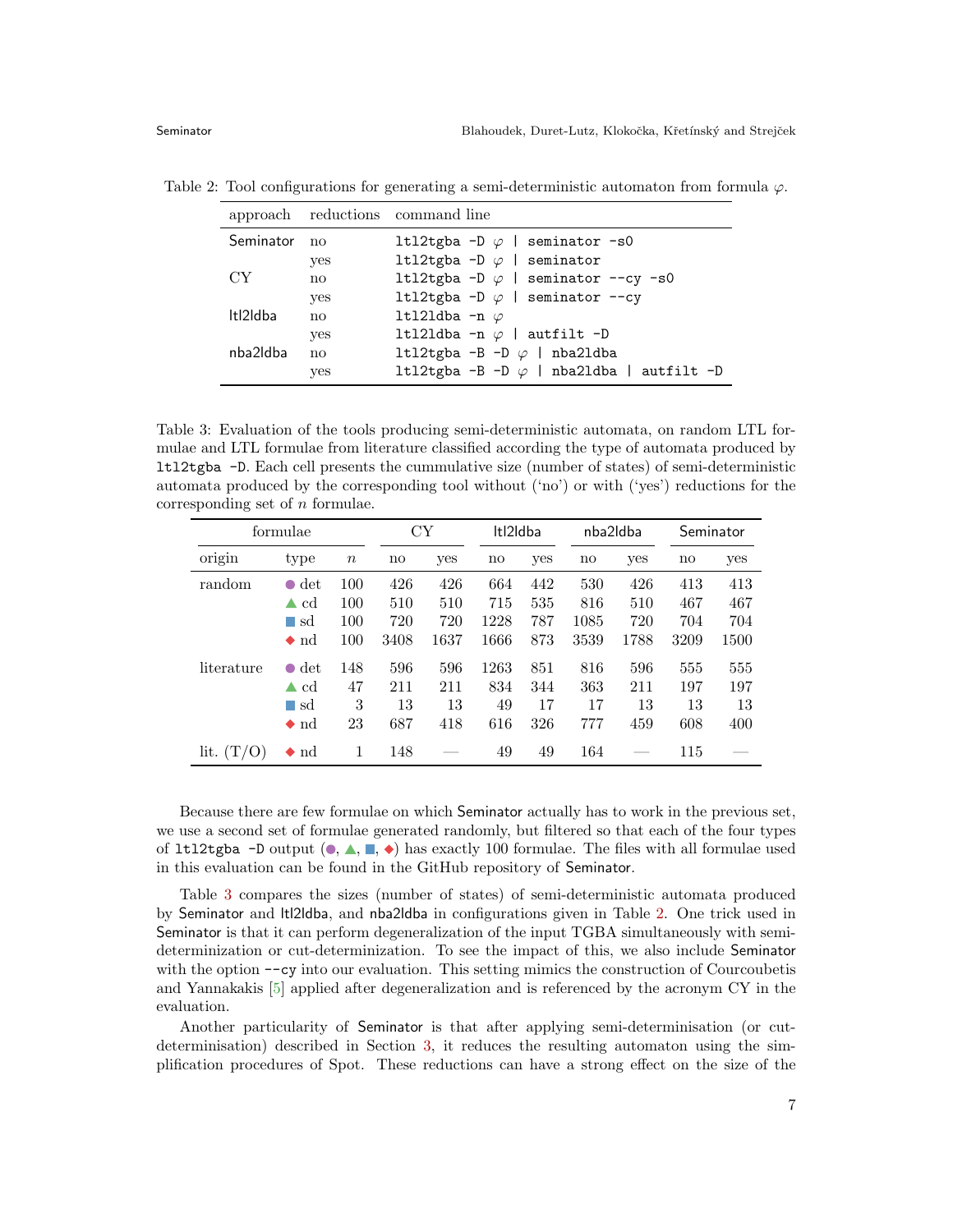<span id="page-7-0"></span>Table 4: Tool configurations for generating cut-deterministic automata. (The autfilt invocation has extra options to disable reverse-simulation based reductions, since those do not preserve cut-determinism.)

|              |     | approach reductions command line                      |
|--------------|-----|-------------------------------------------------------|
| Seminator no |     | 1t12tgba -D $\varphi$   seminator --cd -s0            |
|              | yes | 1t12tgba -D $\varphi$   seminator --cd                |
| CY.          | no  | 1t12tgba -D $\varphi$   seminator --cy --cd -s0       |
|              | yes | 1t12tgba -D $\varphi$   seminator --cy --cd           |
| Itl2Idba     | no  | ltl2ldba $\varphi$                                    |
|              | yes | 1t121dba $\varphi$   autfilt -D -xsimul=1, ba-simul=1 |

<span id="page-7-1"></span>Table 5: Evaluation of the tools producing cut-deterministic automata, on random LTL formulae and LTL formulae from literature classified according the type of automata produced by ltl2tgba -D. Each cell presents the cummulative size (number of states) of cut-deterministic automata produced by the corresponding tool without ('no') or with ('yes') reductions for the corresponding set of n formulae.

| formulae   |                     |         | СY   |      |          | Itl2Idba | Seminator |      |
|------------|---------------------|---------|------|------|----------|----------|-----------|------|
| origin     | type                | $\it n$ | no   | yes  | no       | yes      | no        | yes  |
| random     | det<br>$\bullet$    | 100     | 426  | 426  | 566      | 493      | 413       | 413  |
|            | cd<br>▲             | 100     | 510  | 510  | 730      | 650      | 467       | 467  |
|            | sd<br>m.            | 100     | 750  | 728  | 1492     | 1277     | 734       | 712  |
|            | $\bullet$ nd        | 100     | 4342 | 1954 | 1394     | 1042     | 4032      | 1754 |
| literature | $\det$<br>$\bullet$ | 148     | 596  | 596  | $1033\,$ | 806      | 555       | 555  |
|            | <sub>cd</sub><br>▲  | 47      | 211  | 211  | 610      | 493      | 197       | 197  |
|            | $\Box$ sd           | 3       | 13   | 13   | 61       | 40       | 13        | 13   |
|            | $\bullet$ nd        | 24      | 1214 | 661  | 469      | 409      | 907       | 554  |

produced automata, therefore, to ease comparison with other tools, we evaluate each tool with and without these reductions. As shown in Table [2,](#page-6-1) the reductions can be disabled with option -s0 in Seminator, and can be applied to other tools by passing their result through autfilt.

The evaluation ran on a desktop computer with Intel i7-3770 (3.40 GHz) processor and 8GB RAM. All toolchains finished the computation for each but one input formula within one minute. For one formula from literature, the reverse-simulation based reduction of semideterministic automata produced by Seminator, CY, and nba2ldba did not finished within this timeout. Table [3](#page-6-0) shows computed values for this formula separately in the last line.

Tables [4](#page-7-0) and [5](#page-7-1) show configurations and evaluation results for tools set to output cutdeterministic automata.

Further, Figure [3](#page-8-0) provides comparison of Seminator and ltl2ldba on the level of individual semi-deterministic or cut-deterministic automata produced for considered formulae. Both tools run without reductions to expose the difference of core algorithms of the tools. Finally, Figure [4](#page-9-0) compares semi-deterministic automata produced by Seminator the those produced by nba2ldba. Again, both tool run without reductions.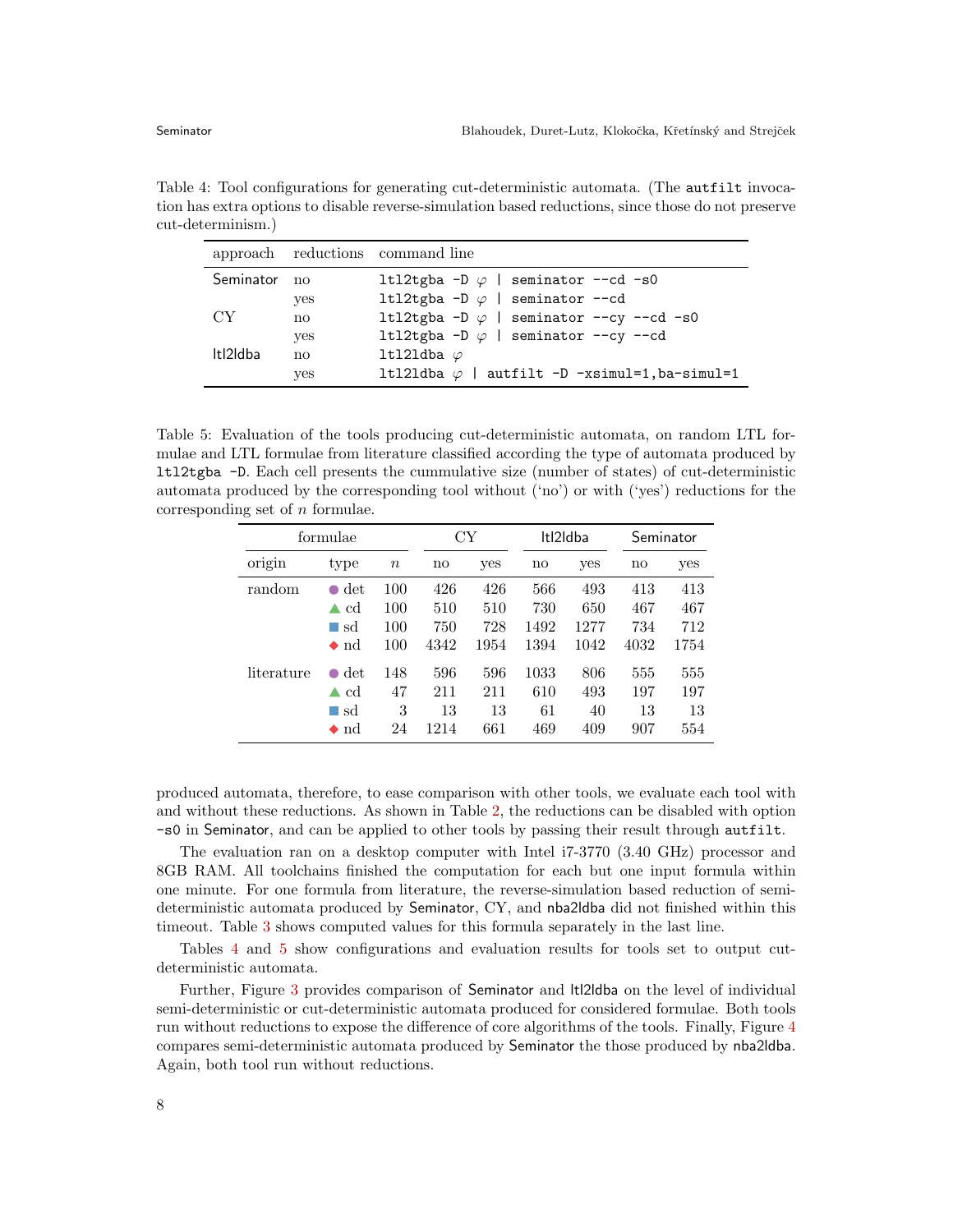

<span id="page-8-0"></span>Figure 3: Comparison of the size of cut-deterministic automata produced by Seminator and ltl2ldba (both without reductions) on random formulae and on formulae from literature, and the analogous comparison of produced semi-deterministic automata. Scatter plots are colored according to the output type of ltl2tgba -D. Scales are logarithmic.

### 5.2 Observations

The presented results immediately lead to several observations.

- 1. Seminator produces nearly always the smallest semi-deterministic or cut-deterministic automaton if it gets on input a TGBA that is already semi-deterministic (which includes deterministic and cut-deterministic automata as well). Note that Seminator does not change such automata at all unless a cut-deterministic automaton is required and it gets a semideterministic automaton that is not cut-deterministic. In this case, Seminator just applies the subset construction on the nondeterministic part of the automaton. Hence, all these results reflect the efficiency of Spot's LTL to TGBA translation and not the efficiency of the Seminator's core algorithm.
- 2. When Seminator gets a TGBA that is not semi-deterministic, it usually produces a bigger cut-deterministic automaton than the one produced by ltl2ldba directly from the formula. When semi-deterministic automata are produced, the situation is similar, only the domi-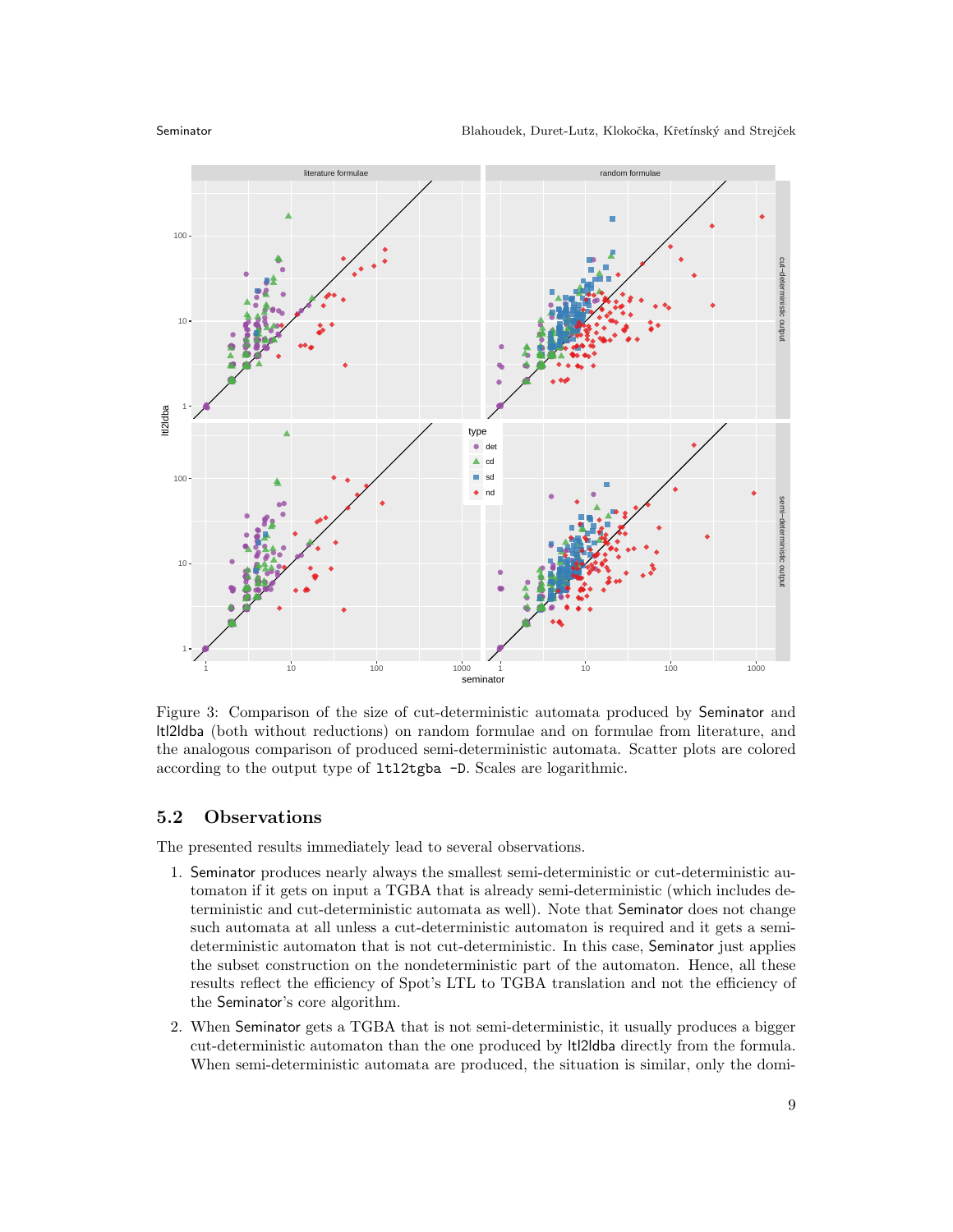

<span id="page-9-0"></span>Figure 4: Comparison of the size of semi-deterministic automata produced by Seminator and nba2ldba (both without reductions) on random formulae and on formulae from literature. Scatter plots are colored according to the output type of ltl2tgba -D. Scales are logarithmic.

nance of ltl2ldba is slightly smaller. Note that Seminator always produces a TBA in these cases, while ltl2ldba produces a TGBA.

- 3. Numbers in Tables [3](#page-6-0) and [5](#page-7-1) show that reductions can save many states of semi-deterministic and cut-deterministic automata produced by Seminator, ltl2ldba, or nba2ldba.
- 4. The obtained semi-deterministic automata are not dramatically smaller than the corresponding cut-deterministic automata.
- 5. Semi-deterministic automata produced by ltl2ldba can be bigger than cut-deterministic automata produced by the same tool. This is unexpected and it indicates a potential for further improvement of the tool.

The experimental evaluation brought two main outputs. First, if someone needs to translate an LTL formula to a small semi-deterministic automaton, it pays to try to translate it by Spot. If Spot produces a semi-deterministic automaton, it is very probably smaller than what ltl2ldba would produce. The same holds when cut-deterministic automaton is needed, but it may be necessary to run Seminator to cut-determinize the semi-deterministic automaton produced by Spot. Second, if someone needs to get a semi-deterministic automaton from a nondeterministic automaton rather than from an LTL formula, Seminator will probably deliver a smaller automaton than nba2ldba.

## 6 Conclusion

We introduced a tool called Seminator for semi-determinization of nondeterministic (transitionbased generalized) Büchi automata. In combination with the LTL to automata translator in Spot, Seminator often produces smaller automata than the direct LTL to semi-deterministic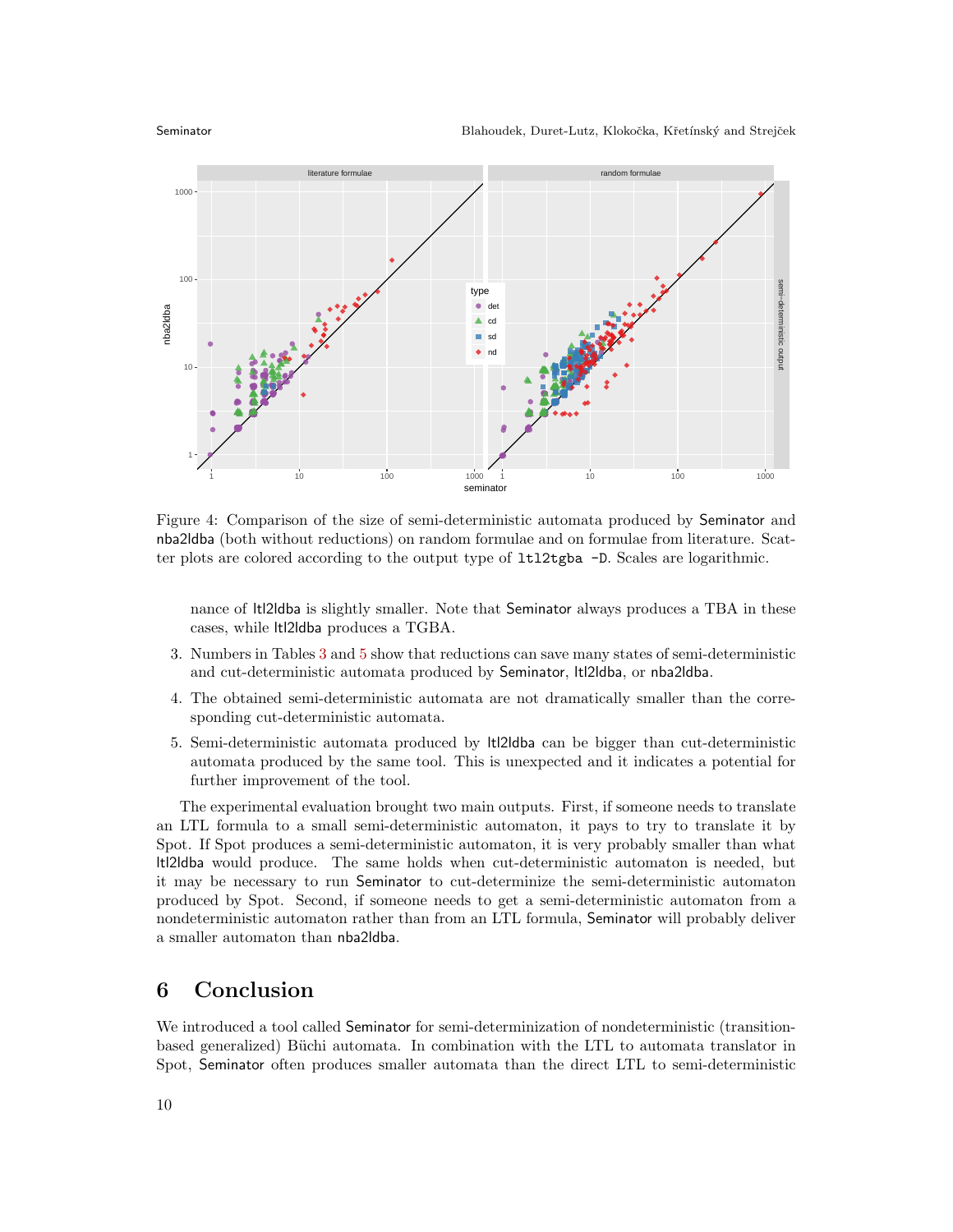automata translator ltl2ldba. However, most of these cases are due to the highly optimized translation of Spot.

When comparing to the other available automata semi-determinization tool nba2ldba, Seminator usually performs better. It also offers more flexibility for input automata and support of two kinds of semi-determinism.

We plan to further improve Seminator, in particular to adopt heuristics for better degeneralization of generalized Büchi acceptance.

Acknowledgments The authors would like to thank Salomon Sickert for pointing out that not every cut-deterministic automaton is suitable for quantitative model checking of MDPs. F. Blahoudek, M. Klokočka, M. Křetínský, and J. Strejček have been supported by the Czech Science Foundation grant GBP202/12/G061.

## References

- <span id="page-10-6"></span>[1] T. Babiak, T. Badie, A. Duret-Lutz, M. Kˇret´ınsk´y, and J. Strejˇcek. Compositional approach to suspension and other improvements to LTL translation. In Model Checking Software - 20th International Symposium, SPIN 2013, volume 7976 of LNCS, pages 81–98. Springer, 2013.
- <span id="page-10-5"></span>[2] T. Babiak, F. Blahoudek, A. Duret-Lutz, J. Klein, J. Křetínský, D. Müller, D. Parker, and J. Strejček. The Hanoi omega-automata format. In Computer Aided Verification - 27th International Conference, CAV 2015, volume 9206 of LNCS, pages 479–486. Springer, 2015.
- <span id="page-10-4"></span>[3] T. Babiak, M. Křetínský, V. Řehák, and J. Strejček. LTL to Büchi automata translation: Fast and more deterministic. In Proc. of the 18th Int. Conf. on Tools and Algorithms for the Construction and Analysis of Systems (TACAS'12), volume 7214 of LNCS, pages 95–109. Springer, 2012.
- <span id="page-10-2"></span>[4] F. Blahoudek, M. Heizmann, S. Schewe, J. Strejček, and M. Tsai. Complementing semideterministic Büchi automata. In Tools and Algorithms for the Construction and Analysis of Systems - 22nd International Conference, TACAS 2016, volume 9636 of LNCS, pages 770–787. Springer, 2016.
- <span id="page-10-0"></span>[5] C. Courcoubetis and M. Yannakakis. Verifying temporal properties of finite-state probabilistic programs. In 29th Annual Symposium on Foundations of Computer Science (FOCS'88), pages 338–345. IEEE Computer Society, 1988.
- <span id="page-10-9"></span>[6] A. Duret-Lutz. Manipulating LTL formulas using Spot 1.0. In Proceedings of the 11th International Symposium on Automated Technology for Verification and Analysis (ATVA'13), volume 8172 of Lecture Notes in Computer Science, pages 442–445. Springer, 2013.
- <span id="page-10-3"></span>[7] A. Duret-Lutz, A. Lewkowicz, A. Fauchille, T. Michaud, E. Renault, and L. Xu. Spot 2.0 a framework for LTL and  $\omega$ -automata manipulation. In *Proceedings of the 14th International* Symposium on Automated Technology for Verification and Analysis (ATVA'16), volume 9938 of LNCS, pages 122–129. Springer, 2016.
- <span id="page-10-7"></span>[8] M. B. Dwyer, G. S. Avrunin, and J. C. Corbett. Property specification patterns for finite-state verification. In M. Ardis, editor, Proceedings of the 2nd Workshop on Formal Methods in Software Practice (FMSP'98), pages 7–15, New York, Mar. 1998. ACM Press.
- <span id="page-10-8"></span>[9] K. Etessami and G. J. Holzmann. Optimizing Büchi automata. In C. Palamidessi, editor, Proceedings of the 11th International Conference on Concurrency Theory (Concur'00), volume 1877 of Lecture Notes in Computer Science, pages 153–167, Pennsylvania, USA, 2000. Springer-Verlag.
- <span id="page-10-1"></span>[10] E. M. Hahn, G. Li, S. Schewe, A. Turrini, and L. Zhang. Lazy probabilistic model checking without determinisation. In 26th International Conference on Concurrency Theory, CONCUR 2015, volume 42 of LIPIcs, pages 354–367. Schloss Dagstuhl - Leibniz-Zentrum fuer Informatik, 2015.